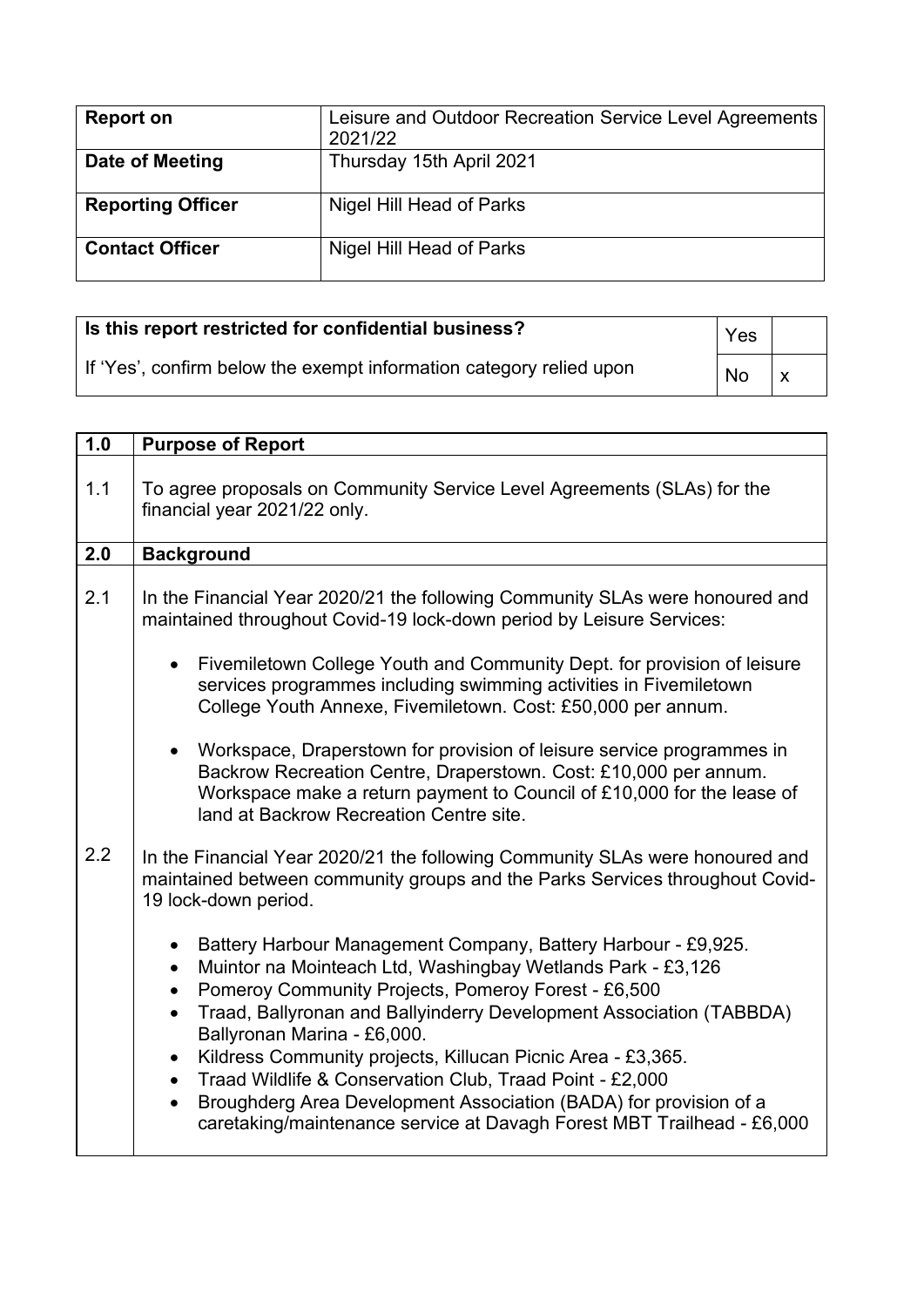| 3.0 | <b>Main Report</b>                                                                                                                                                                                                                                                                                                                                                                                                                                         |
|-----|------------------------------------------------------------------------------------------------------------------------------------------------------------------------------------------------------------------------------------------------------------------------------------------------------------------------------------------------------------------------------------------------------------------------------------------------------------|
| 3.1 | Council conducted a Service Level Agreement review in July 2020 to ascertain<br>the impact of Covid-19 on the capacity of community groups to deliver on agreed<br>Performance Indicators (PIs). Two options were presented to the Development<br>Committee 9 <sup>th</sup> July 2020 for consideration.                                                                                                                                                   |
|     | <b>Option 1.</b> Subject to Council approval, current Service Level Agreement<br>payments can be adjusted on a pro rata basis to reflect the level of services<br>provided. This approach will effect some identified service partners were services<br>have not been possible due to the impacts of Covid-19 restrictions                                                                                                                                 |
|     | <b>Option 2.</b> Subject to Council approval, Service Level Agreements impacted upon<br>by Covid-19 restrictions would be paid as per current terms and conditions,<br>without pro rata reductions.                                                                                                                                                                                                                                                        |
| 3.2 | Minute D092/20 - (9th July 2020) refers to the Development Committee's<br>recommendation to accept option two.                                                                                                                                                                                                                                                                                                                                             |
| 3.3 | Covid-19 restrictions continue to apply and impact on the delivery of some<br>Community Service Level Agreements. Committee approval is sought, subject to<br>Full Council approval, to continue scheduled payments as per D092/20 - 9 <sup>th</sup> July<br>2020 for the period 2021-2022 as per Schedule of Annual Service Level<br>Agreement Payments (3.4).                                                                                            |
| 3.4 | <b>Schedule of Annual Service Level Agreement Payments 2021-2022</b>                                                                                                                                                                                                                                                                                                                                                                                       |
|     | Fivemiletown College Youth Annexe £50,000<br>$\bullet$<br>Workspace Backrow Recreation Centre, Draperstown - £10,000<br>Battery Harbour Management Company, Battery Harbour - £9,925.                                                                                                                                                                                                                                                                      |
|     | Muintor na Mointeach Ltd, Washingbay Wetlands Park - £3,126<br>Pomeroy Community Projects, Pomeroy Forest - £6,500<br>Traad, Ballyronan and Ballyinderry Development Association (TABBDA)<br>Ballyronan Marina - £6,000.<br>Kildress Community projects, Killucan Picnic Area - £3,365.<br>$\bullet$<br>Traad Wildlife & Conservation Club, Traad Point - £2,000<br>Broughderg Area Development Association (BADA) Davagh Forest MBT<br>Trailhead - £6,000 |
| 4.0 | <b>Other Considerations</b>                                                                                                                                                                                                                                                                                                                                                                                                                                |
| 4.1 | <b>Financial, Human Resources &amp; Risk Implications</b>                                                                                                                                                                                                                                                                                                                                                                                                  |
|     | Financial: All Service Level Agreement payments are contained within existing<br>budgets and there is provision within the 2021/22 Leisure and Parks budgets<br>allocations.                                                                                                                                                                                                                                                                               |